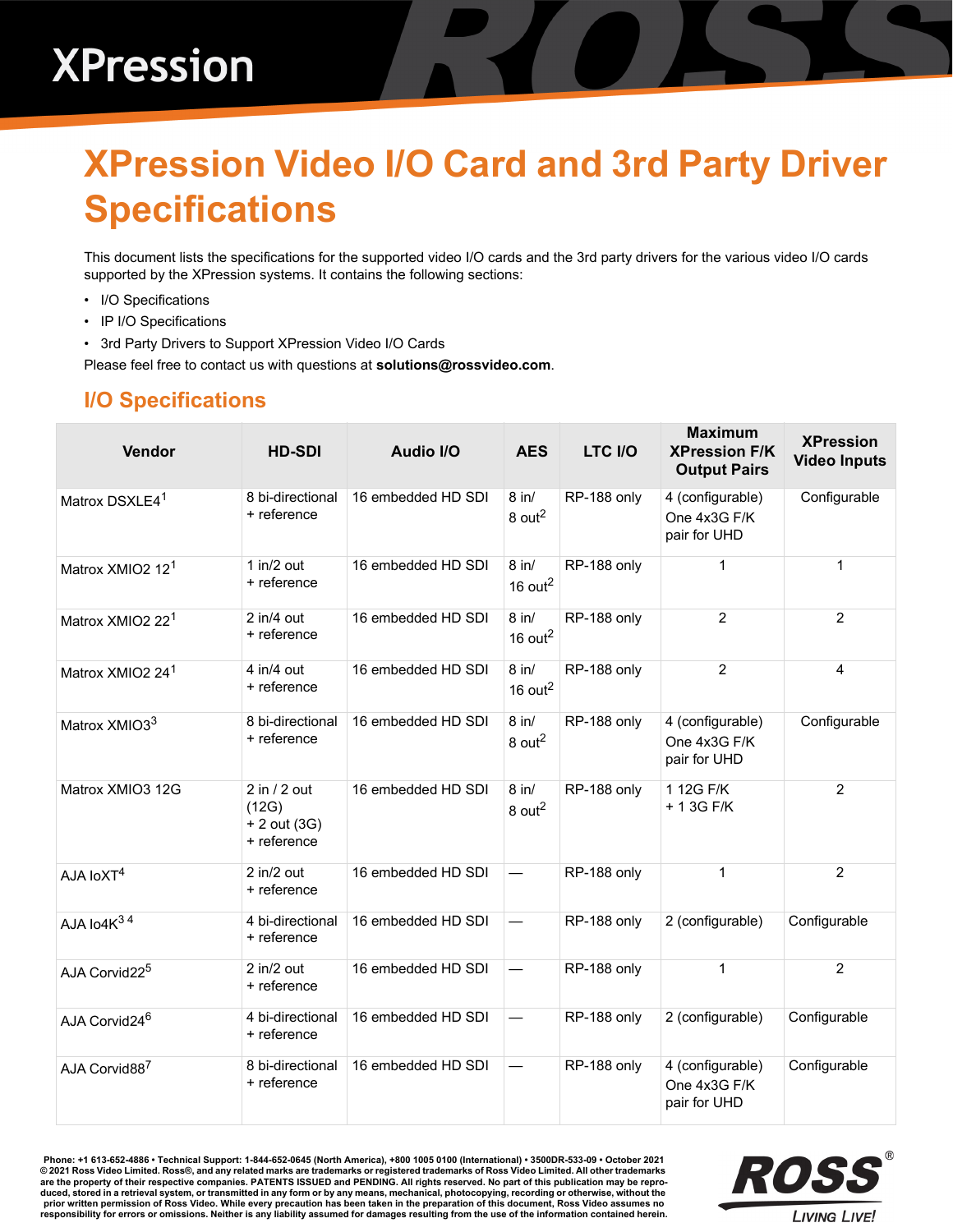# **XPression**

| <b>Vendor</b>                                  | <b>HD-SDI</b>                        | <b>Audio I/O</b>                    | <b>AES</b>                     | LTC I/O       | <b>Maximum</b><br><b>XPression F/K</b><br><b>Output Pairs</b> | <b>XPression</b><br><b>Video Inputs</b> |
|------------------------------------------------|--------------------------------------|-------------------------------------|--------------------------------|---------------|---------------------------------------------------------------|-----------------------------------------|
| AJA Kona 3G <sup>5</sup>                       | $2$ in/ $2$ out<br>+ reference       | 16 embedded HD SDI                  | $8$ in/<br>16 out $^2$         | RP-188 only   |                                                               | 2                                       |
| Blackmagic 4K Extreme <sup>58</sup>            | $2$ in/ $2$ out                      | 16 embedded HD SDI                  |                                | Not supported | 1                                                             | $\overline{2}$                          |
| Blackmagic Quad <sup>59</sup>                  | 8 bi-directional                     | 16 embedded HD SDI                  |                                | Not supported | 4 (configurable)                                              | Configurable                            |
| Blackmagic Duo <sup>59</sup>                   | 4 bi-directional                     | 16 embedded HD SDI                  | $\qquad \qquad \longleftarrow$ | Not supported | 2 (configurable)                                              | Configurable                            |
| Blackmagic UltraStudio HD<br>Mini <sup>9</sup> | 1 in/2 out $+$<br>reference          | 16 embedded HD SDI                  |                                | Not supported |                                                               | 1                                       |
| Bluefish444 Supernova <sup>5 10</sup>          | 4 bi-directional<br>+ reference      | 16 embedded HD SDI                  |                                | Not supported | 2 (configurable)                                              | Configurable                            |
| Bluefish444 Supernova+ <sup>5 11</sup>         | 4 bi-directional<br>+ reference      | 16 embedded HD SDI                  |                                | Not supported | 2 (configurable)                                              | Configurable                            |
| Bluefish444 Epoch 4K<br>Neutron <sup>6</sup>   | 1 in/2 out $+$<br>reference          | 16 embedded HD SDI                  |                                | Not supported |                                                               | 1                                       |
| Ross Graphite                                  | 4 in (internal)/<br>4 out (internal) | 16 embedded HD<br>SDI <sup>12</sup> |                                | Not supported | 2 (configurable)                                              | Configurable                            |

- 1. XPression Studio/BlueBox single and dual channel variants.
- 2. Per video stream, with no audio down the alpha channels unless using the FILL2 option.
- 3. User supplied. Not tested by Ross.
- 4. XPression GO!.
- 5. XPression Prime.
- 6. Supported for user supplied platforms for XPression Studio, Prime, and BlueBox.
- 7. Used for 4K support.
- 8. No hardware framebuffers. Cannot regulate frame accuracy.
- 9. XPression GO! Mini.
- 10. Full length card.
- 11. Shorter card. Fifth port is "copy" of port 2 output.
- 12. XPression system specs when using Graphite; RAVE handles all other audio I/O.

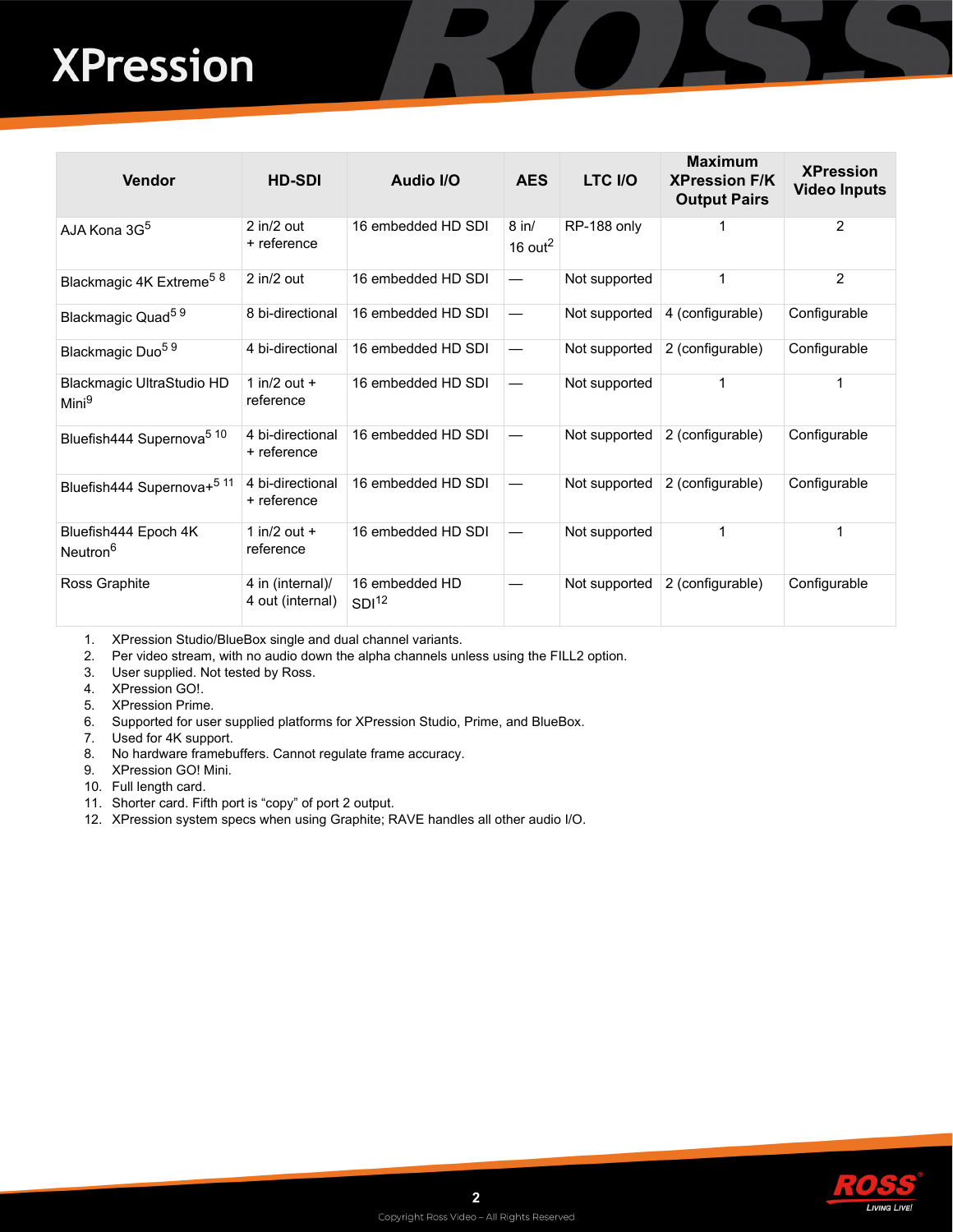# **XPression**

#### <span id="page-2-0"></span>**IP I/O Specifications**

| Vendor                           | <b>Supported</b><br><b>SMPTE</b><br><b>Protocol</b> | $II$                                                                                                                                | <b>Audio I/O</b>                           | LTC I/O               | <b>Maximum</b><br><b>XPression F/K</b><br><b>Output Pairs</b> | <b>XPression</b><br><b>Video Inputs</b> |
|----------------------------------|-----------------------------------------------------|-------------------------------------------------------------------------------------------------------------------------------------|--------------------------------------------|-----------------------|---------------------------------------------------------------|-----------------------------------------|
| Matrox<br>DSXLE4L/E              | <b>SMPTE</b><br>2022-6/7<br><b>SMPTE 2110</b>       | 2 10G SFP modules for 4<br>input streams and 4 output<br>streams                                                                    | 16 embedded (2022-6)<br>or 8 AES-67 (2110) | <b>RP-188</b><br>only | Maximum 2                                                     | Maximum 4                               |
| Matrox<br>DSXLE4L/E4             | <b>SMPTE</b><br>2022-6/7<br><b>SMPTE 2110</b>       | 2 10G SFP modules for a<br>maximum of 4 I/O                                                                                         | 16 embedded (2022-6)<br>or 8 AES-67 (2110) | <b>RP-188</b><br>only | Maximum 2                                                     | Maximum 4 (with<br>0 outputs)           |
| Matrox<br>XMLO3L/E <sup>1</sup>  | <b>SMPTE</b><br>2022-6/7<br><b>SMPTE 2110</b>       | 2 10G SFP modules for 4<br>input streams and 4 output<br>streams                                                                    | 16 embedded (2022-6)<br>or 8 AES-67 (2110) | <b>RP-188</b><br>only | Maximum 2                                                     | Maximum 4                               |
| Matrox<br>XMIO3L/E4 <sup>1</sup> | <b>SMPTE</b><br>2022-6/7<br><b>SMPTE 2110</b>       | 2 10G SFP modules for a<br>maximum of 4 I/O                                                                                         | 16 embedded (2022-6)<br>or 8 AES-67 (2110) | <b>RP-188</b><br>only | Maximum 2                                                     | Maximum 4 (with<br>0 outputs)           |
| AJA Kona IP                      | <b>SMPTE</b><br>2022-6/7                            | 2 10G SFP modules for 4<br>input streams and 4 output<br>streams (for a maximum of<br>4 framebuffers <sup>2</sup> ) + 1 HDMI<br>out | 16 embedded HD SDI                         | RP-188<br>only        | Maximum 2                                                     | Maximum 4<br>(with 0 output<br>pairs)   |
| Matrox<br>DSXLE5/D25             | <b>SMPTE 2110</b><br><b>SMPTE</b><br>2022-7         | 2 25GbE SFP modules for<br>4 input streams and 8<br>output streams                                                                  | 8 AES-67 (2110)                            | RP-188<br>only        | Maximum 4                                                     | Maximum 4                               |
| Matrox<br>DSXLE5/Q25             | <b>SMPTE 2110</b><br><b>SMPTE</b><br>2022-7         | 2 25GbE SFP modules for<br>4 input streams and 8<br>output streams                                                                  | 8 AES-67 (2110)                            | RP-188<br>only        | Maximum 4                                                     | Maximum 4                               |
| Matrox<br>XMIO5/D25              | <b>SMPTE 2110</b><br><b>SMPTE</b><br>2022-7         | 2 25GbE SFP modules for 8 AES-67 (2110)<br>4 input streams and 8<br>output streams                                                  |                                            | RP-188<br>only        | Maximum 4                                                     | Maximum 4                               |
| Matrox<br><b>XMIO5/Q25</b>       | <b>SMPTE 2110</b><br><b>SMPTE</b><br>2022-7         | 2 25GbE SFP modules for 8 AES-67 (2110)<br>4 input streams and 8<br>output streams                                                  |                                            | RP-188<br>only        | Maximum 4                                                     | Maximum 4                               |

1. User-supplied. Not tested by Ross.

2. Maximum of 4 framebuffers, where a single framebuffer is 1 fill/key, or 1 fill, or 1 internal keyer, or 1 input. For example, a configuration of 2 fill/key output streams + 2 inputs (4 output streams + 2 input streams) makes use of all 4 available framebuffers.

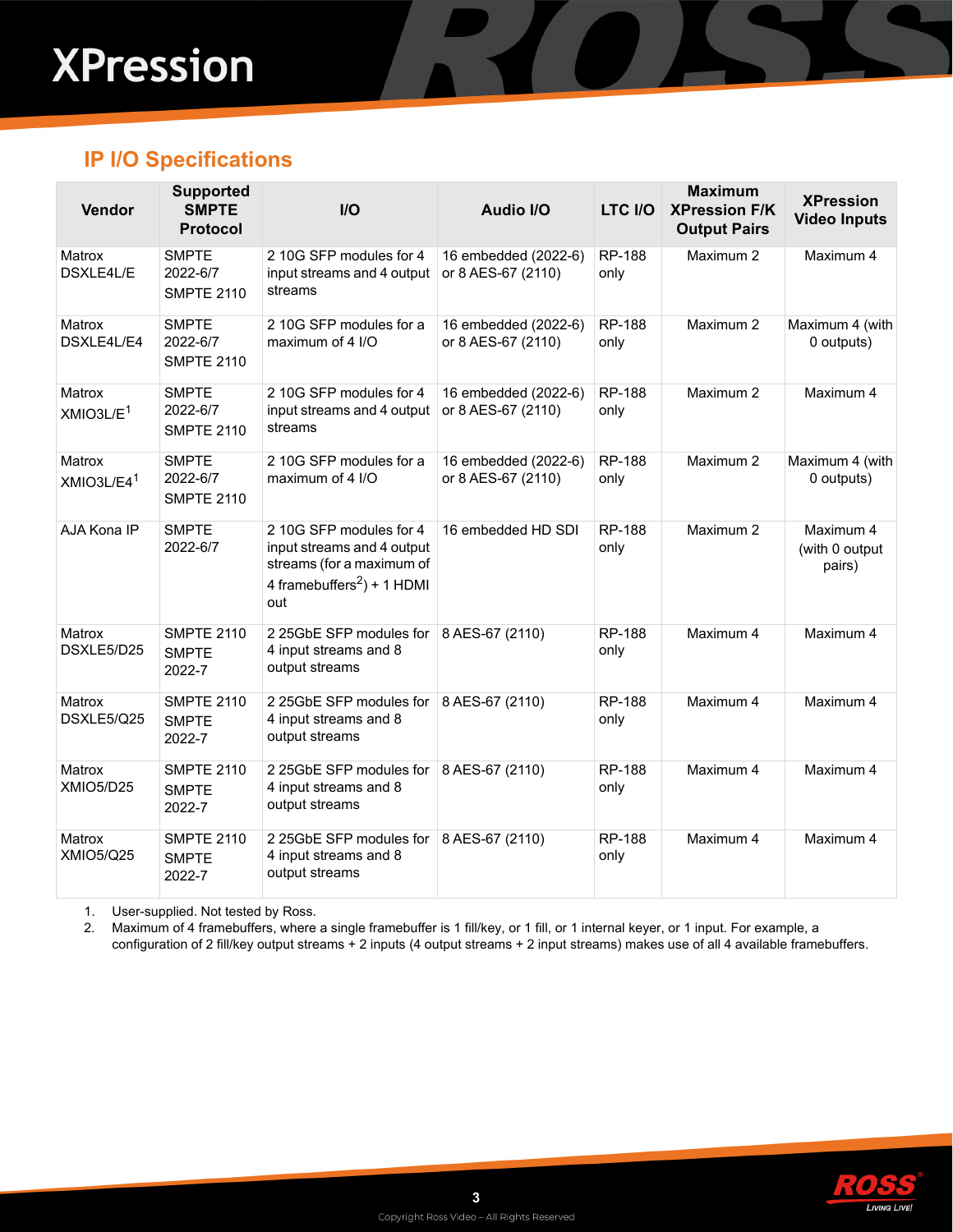### <span id="page-3-0"></span>**3rd Party Drivers to Support XPression Video I/O Cards**

| Vendor                          | <b>XPression V7.0</b>                                 | <b>XPression V8.0</b>                   | <b>XPression V8.5</b>                                | <b>XPression V9.0</b>                                | <b>XPression V10.0</b><br>(and higher)               |
|---------------------------------|-------------------------------------------------------|-----------------------------------------|------------------------------------------------------|------------------------------------------------------|------------------------------------------------------|
| Matrox DSXLE4                   |                                                       | 9.9.1.23067                             | 9.9.1.23067                                          | 9.9.1.23067                                          | 10.0.103.23881                                       |
| Matrox DSXLE4L/E                | $\overline{\phantom{0}}$                              | 9.9.1.23067                             | 9.9.1.23067                                          | 10.0.100                                             | 10.0.103.23881                                       |
| Matrox XMIO2 12                 | 9.4.2.9297                                            | 9.4.2.9297                              | 9.4.2.9297 <sup>1</sup>                              | 9.4.2.92971                                          | 9.4.2.9297 <sup>1</sup>                              |
| Matrox XMIO2 22                 | 9.4.2.9297                                            | 9.4.2.9297                              | 9.4.2.92971                                          | 9.4.2.92971                                          | 9.4.2.92971                                          |
| Matrox XMIO2 24                 | 9.4.2.9297                                            | 9.4.2.9297                              | 9.4.2.9297 <sup>1</sup>                              | 9.4.2.92971                                          | 9.4.2.92971                                          |
| Matrox XMIO3                    |                                                       | 9.9.1.23067                             | 9.9.1.23067                                          | 9.9.1.23067                                          | 10.0.103.23881                                       |
| Matrox XMIO3 12G                |                                                       | 9.9.1.23067                             | 9.9.1.23067                                          | 9.9.1.23067                                          | 10.0.103.23881                                       |
| Matrox DSXLE5/D25 -             |                                                       |                                         |                                                      |                                                      | Topology<br>10.1.101.24979                           |
| Matrox DSXLE5/Q25 -             |                                                       |                                         |                                                      |                                                      | Topology<br>10.1.101.24979                           |
| Matrox XMIO5/D25                |                                                       |                                         |                                                      |                                                      | Topology<br>10.1.101.24979                           |
| Matrox XMIO5/Q25                | $\overline{\phantom{0}}$                              |                                         |                                                      |                                                      | Topology<br>10.1.101.24979                           |
| AJA IoXT                        | 12.5.1<br>10.3.5.25 (for AJA<br>legacy)               | 12.5.7<br>10.3.5.25 (for AJA<br>legacy) | 12.5.7 <sup>2</sup><br>10.3.5.25 (for AJA<br>legacy) | 12.5.7 <sup>2</sup><br>10.3.5.25 (for AJA<br>legacy) | 12.5.7 <sup>2</sup><br>10.3.5.25 (for AJA<br>legacy) |
| AJA Io4K                        | 12.5.1                                                | 12.5.7                                  | 12.5.7 <sup>2</sup>                                  | 12.5.7 <sup>2</sup>                                  | 12.5.7 <sup>2</sup>                                  |
| AJA Corvid22                    | 12.3.7.85 and 12.5.1<br>10.3.5.25 (for AJA<br>legacy) | 12.5.7<br>10.3.5.25 (for AJA<br>legacy) | 12.5.7 <sup>2</sup><br>10.3.5.25 (for AJA<br>legacy) | 12.5.7 <sup>2</sup><br>10.3.5.25 (for AJA<br>legacy) | 12.5.7 <sup>2</sup><br>10.3.5.25 (for AJA<br>legacy) |
| AJA Corvid24                    | 12.3.7.85 and 12.5.1<br>10.3.5.25 (for AJA<br>legacy) | 12.5.7<br>10.3.5.25 (for AJA<br>legacy) | 12.5.7 <sup>2</sup><br>10.3.5.25 (for AJA<br>legacy) | 12.5.7 <sup>2</sup><br>10.3.5.25 (for AJA<br>legacy) | 12.5.7 <sup>2</sup><br>10.3.5.25 (for AJA<br>legacy) |
| AJA Corvid88                    | 12.3.7.85 and 12.5.1                                  | 12.5.7                                  | 12.5.7 <sup>2</sup>                                  | 12.5.7 <sup>2</sup>                                  | 12.5.7 <sup>2</sup>                                  |
| AJA Kona 3G                     | 12.3.7.85 and 12.5.1<br>10.3.5.25 (for AJA<br>legacy) | 12.5.7<br>10.3.5.25 (for AJA<br>legacy) | 12.5.7 <sup>2</sup><br>10.3.5.25 (for AJA<br>legacy) | 12.5.7 <sup>2</sup><br>10.3.5.25 (for AJA<br>legacy) | 12.5.7 <sup>2</sup><br>10.3.5.25 (for AJA<br>legacy) |
| AJA Kona IP                     | 12.5.1                                                | 12.5.7                                  | 12.5.7 <sup>2</sup>                                  | 12.5.7 <sup>2</sup>                                  | 12.5.7 <sup>2</sup>                                  |
| Blackmagic 4K<br><b>Extreme</b> | 10.9.7                                                | 10.9.7                                  | 10.9.7 <sup>3</sup>                                  | 10.9.7 <sup>3</sup>                                  | 10.9.7 <sup>3</sup>                                  |
| <b>Blackmagic Quad</b>          | 9.5.3                                                 | 9.5.3                                   | 9.5.3 (for Blackmagic<br>legacy)                     | 9.5.3 (for Blackmagic<br>legacy)                     | 9.5.3 (for Blackmagic<br>legacy)                     |